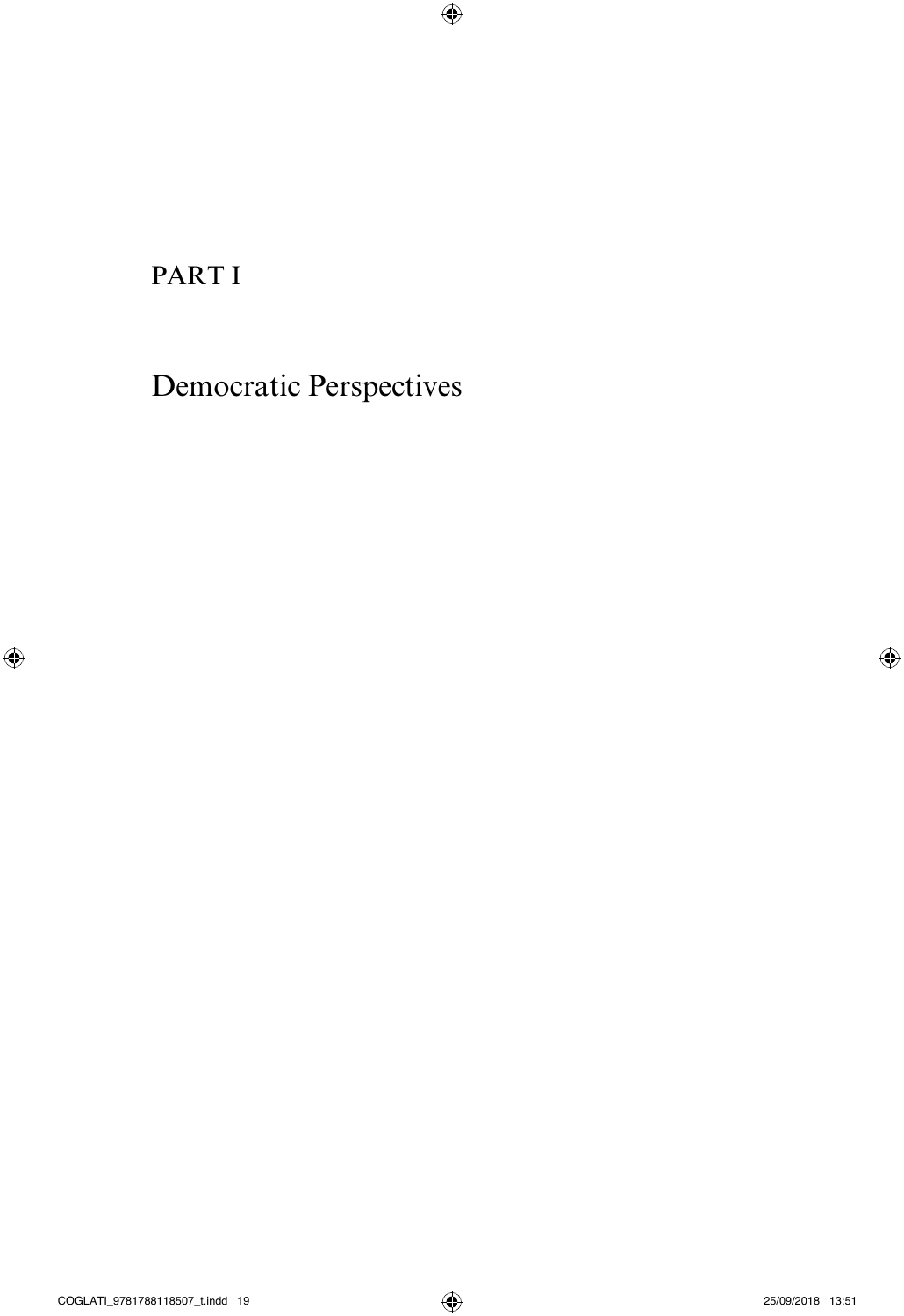# 2. What democracy for the global commons?

⊕

# **Pierre Dardot\***

# 1. INTRODUCTION

This chapter is based on the keynote lecture I gave at the University of Leuven on 23 February 2016 during the International Conference 'Global Commons, Global Public Goods and Global Democracy'. In my latest book co-written with my colleague Christian Laval, and entitled *Commun: Essai sur la révolution au XXIe siècle* (2014), I claim that the 'common', in contrast to global public goods (GPGs) (Kaul et al., 1999), implies a collective production of a good that is not up for appropriation. I suggest that the 'common' could be an alternative to current international economic policies and could have, in that sense, important repercussions on democracy in the global arena. In this chapter, I expand on this premise and try to outline the democracy of the global commons.

In order to clarify my own lexicon, I start by defining different key notions, namely the common, the commons, the common good and common goods (Section 2). Then, I endeavour to justify this way of interrogating the topic *– what democracy for the global commons? –* through an active critique of the current paradigms used to deal with the unlimited cosmocapitalism *–* that is, the common heritage principle, GPGs and biodiversity (Section 3). Finally, I highlight the positive content of the new paradigm of cosmodemocracy, which I propose in order to address the main question of this chapter (Section 4). Indeed, it seems that global commons require a kind of democracy that is different from that of the local commons. My main argument is that if we wish to have any chance of halting and reversing the logic of cosmocapitalism, we have to institute a global democracy for the global commons.

⊕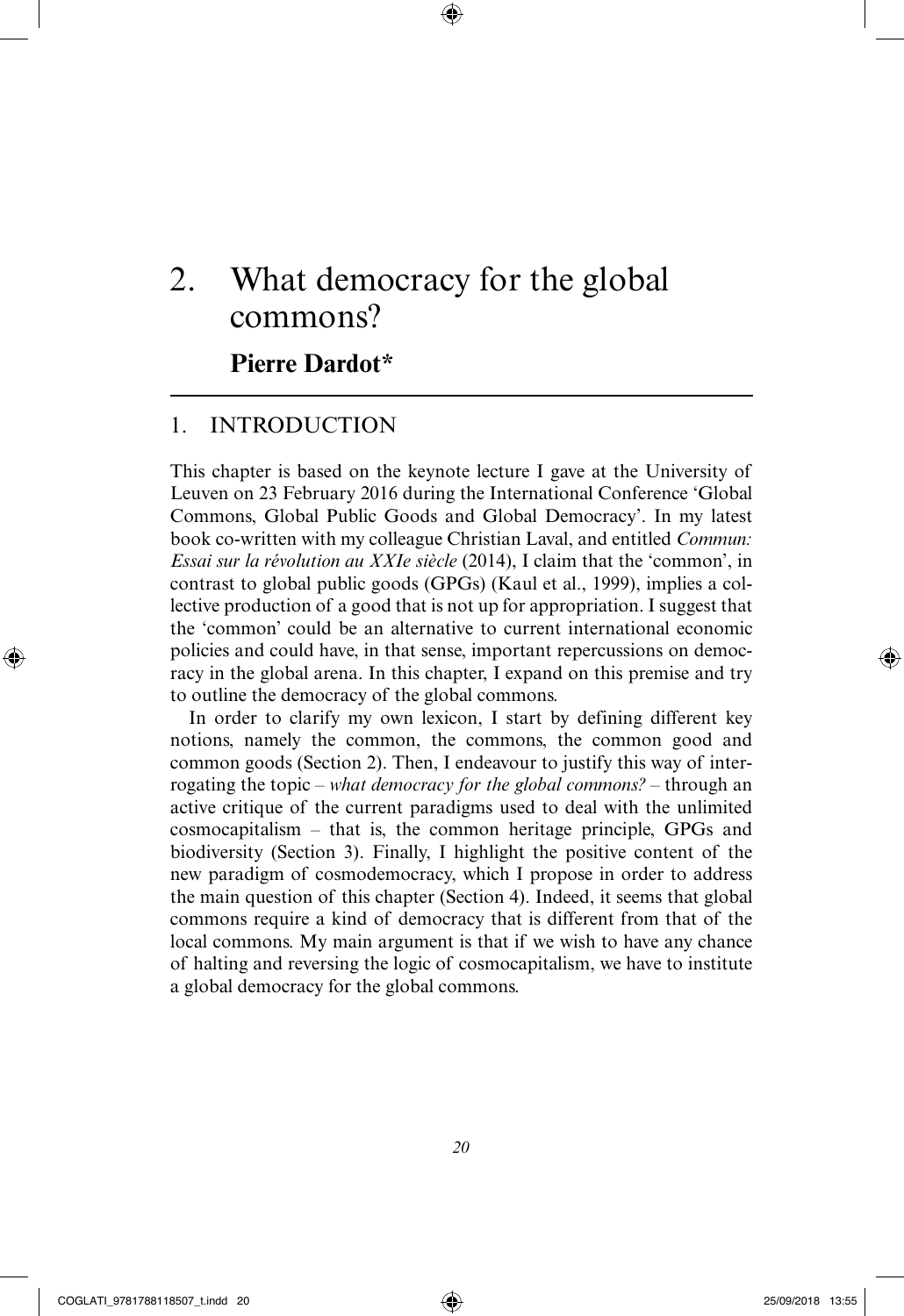# 2. THE COMMON, THE COMMONS, THE COMMON GOOD AND COMMON GOODS

Why speak of the common and 'commons' instead of 'common things', or the 'common good' in a singular or plural sense, since it is more usual to use 'common' as an adjective? Why use this nominalization of the adjective 'common' and what does it mean? And finally, what is *the* 'common' and what is *a* 'common'?

The use of 'common' as an adjective dates back to Roman law, where it designated a certain number of resources as common things (*res communes*): namely, the air, running water, the sea and consequently the shores of the sea. These were considered common by nature *–* this is to say that they could not be appropriated, the use of which was shared by all. This definition is primarily negative in nature. Common things are excluded from the domain of both state and private ownership. They do not belong to any owner, but rather evade the sphere of ownership given their inherent qualities – in fact, they are supposed to be common.

A second way of conceptualizing what is a common is not directly related to things but instead to the good or to goods. We will, thus, use the term 'common good' to denote what is good in an ethical and political sense. This usage dates back to Aristotle. In fact, it inspired more or less all of Western philosophy. In this sense, the common good is not susceptible to ownership, but instead it represents a norm or rule which unifies a political community. If we speak of 'common goods', it is to better distinguish these types of goods from others within a more general classification system. We will also distinguish 'private goods' from 'public goods' and 'common goods'. This classification was laid out by standard economics, as a result of a certain number of criteria related to rivalry and excludability. Schematically, economic theory defines 'private goods' as rivalrous and excludable; 'public goods' as non-rivalrous and non-excludable; 'club goods' as excludable and non-rivalrous; and a 'common good' as nonexcludable and rivalrous.

However, three points within this system of nomenclature remain problematic. The first problem is the *negative* nature of the definition of 'public' or 'collective' goods: these goods cannot be spontaneously produced by the market and are a result of a market failure. Taking into account the consequences of these goods for society ('externalities'), and not just their consumption, does not call into question the primacy of the market. On the contrary, the market is viewed as the best mechanism for the allocation of resources, and it is only in relation to this positive norm that 'public goods' are understood and defined. This is also particularly true for the popular notion of 'GPGs'.

⊕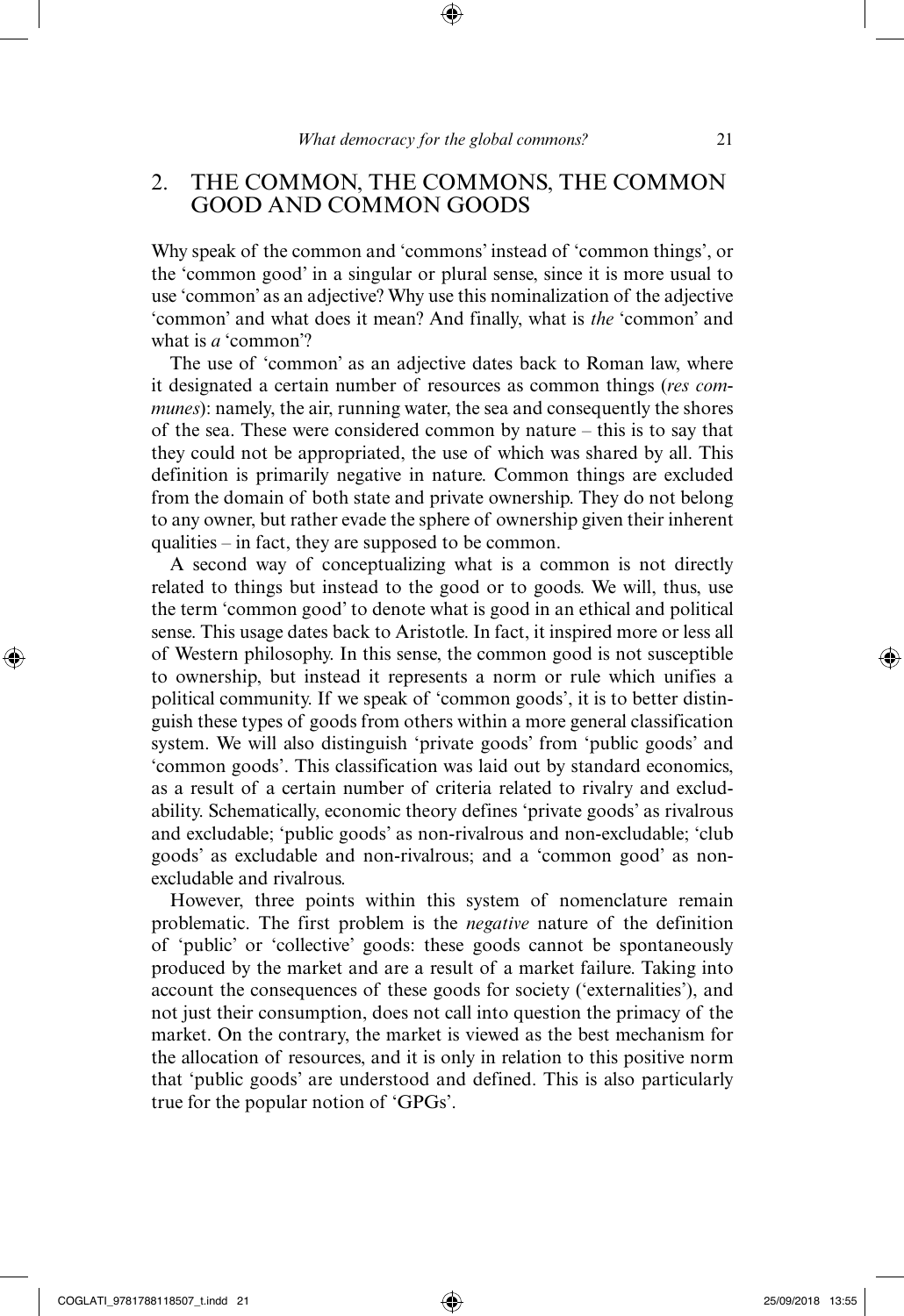The second point concerns the ambiguity associated with the term 'good' because of this negative character. Indeed, this term can also refer to the useful or advantageous character of something in an ethical or political sense (*agathon* in Greek) rather than what is susceptible to purchase or exchange (*ktèsis* in Greek). Thus the 'common good' in political philosophy identifies with the common advantage, but it is not a good that can be owned and traded. From this perspective, the notion of GPGs becomes somewhat confusing, by encompassing things as diverse as peace, health, justice, financial stability, the ozone layer and so on.

The third point concerns the hybrid nature of 'common goods', which are mixed goods defined by reference to both criteria of rivalry and non-excludability. As such, common goods are always apprehended in economic theory on the basis of their consumption, which prevents us from recognizing the autonomy of the commons.

Using 'commons' as a noun, thus, implies a methodological break with this reification of common things, as well as with the logic underlying the classification of goods in economic theory. A 'commons' is first and foremost an institutional affair and, more specifically, an institutional space defined by collectively developed practical rules. What is most important is the dimension of instituting the activity, and not the technical characteristics of things and goods. Here lies the essential difference between common goods and the common(s). We must specify, therefore, that any commons, insofar as it is instituted as such, is a good in an ethical and political sense. By contrast, any good that is capable of being purchased and sold, is not in itself a commons. This means that a commons is a good only under the condition that it is not a possession or an acquisition. In other words, once it is instituted, a commons is inalienable and inappropriable. It creates a space within which use prevails over ownership. It is, thus, not a resource in itself – even when it is related to one. In this way we understand a commons to be the active link between an object, a place, a natural resource (for example, a waterfall or a forest), or something artificial (for example, a theatre or a square) and the collective activity of those who take charge of it, preserve it, maintain it and take care of it. This activity is not external to the commons, but instead inherent in it.

If we take this to be the definition of every common, then a third implication is that a common, regardless of its specific designation, requires self-government or democratic government. The very act of establishing a common is in and of itself a democratic act. The act of governing a common is nothing more than the continuation of the democratic act; it is thus a sort of continuation of the institution. It consists of reviving this institution by critically assessing its collective rules, whenever the situation demands it. As such, the governance of the common can only proceed from

⊕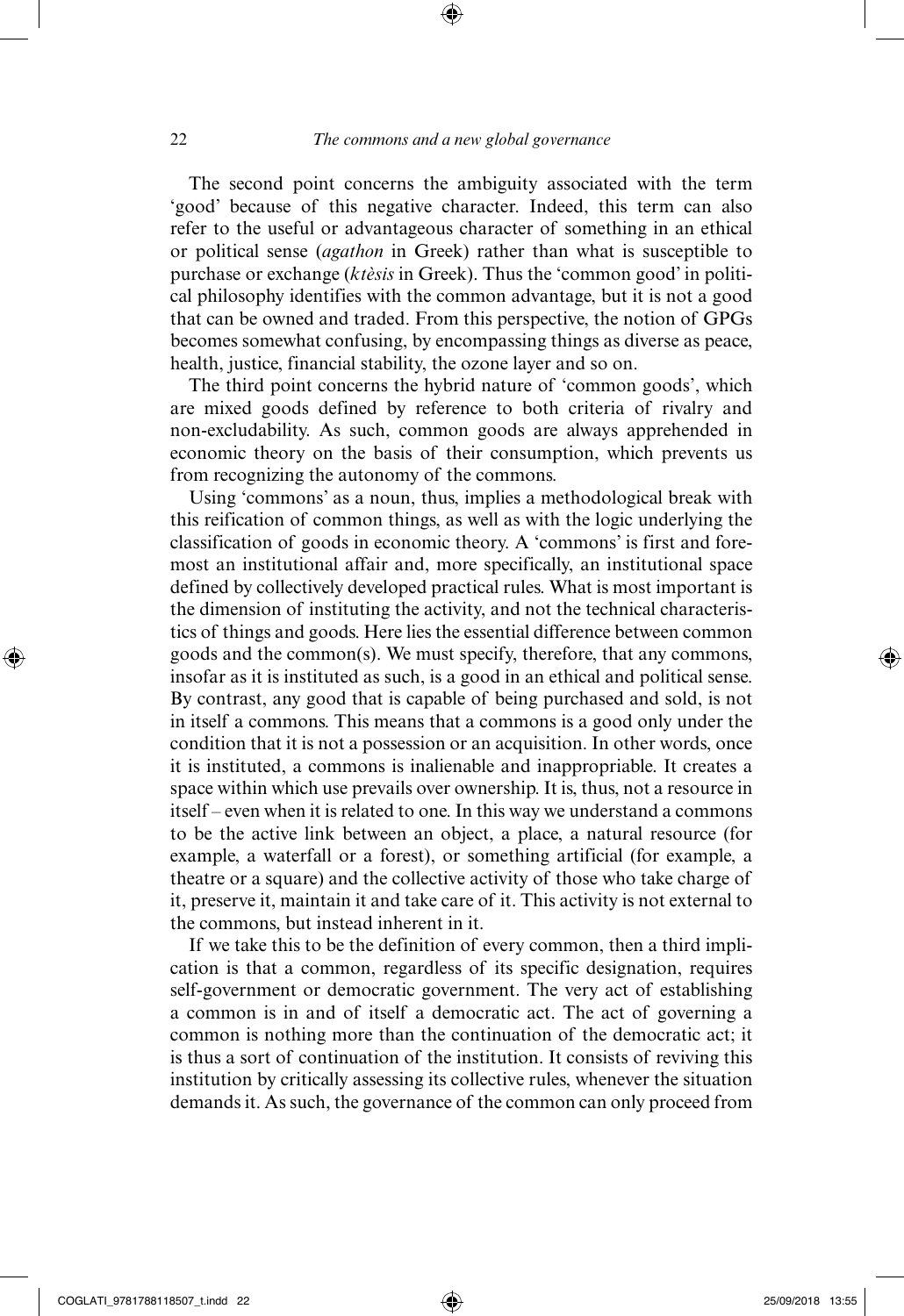the principle of democracy – the non-democratic governance of a common would threaten, in the short-term, the very existence of this common. I call this the principle *of* the common, this time in the singular form. For that purpose, I refer to the Latin etymology of this word: the common, or '*cum-munus*', is the co-obligation that results from co-participation in the same activity. This co-obligation cannot proceed from the simple fact of belonging. Democracy is, in essence, co-participation in public affairs. The Occupy movement (for example, the anti-austerity movement in Spain, also referred to as the 15-M Movement or the *Indignados*, or the wave of protests in 2013 to contest the urban development plan for Istanbul's Gezi Park) brought with it a strong anti-oligarchic critique of contemporary political representation, advocating for 'real democracy'. Most notable is that this democratic requirement is strongly tied to ecological claims based on preserving the 'commons' (urban spaces in particular) against any sort of private or state enclosure. It then becomes evident that the commons (in the plural) cannot but be established or governed but by the implementation of the principle of the common (in the singular), which is to say, democracy. To sum up, common use requires self-government.

Yet these examples would seem to speak in favour of the establishment of a local democracy, confined within specific geographic limits (for example, a neighbourhood or a city). Aristotle argued for a similar sort of constraint, pointing that beyond a certain number, citizens could no longer know each other. This capacity to mutually engage with one another was, according to him, an important condition for the exercise of democracy. Thus emerges a challenge I will here try to tackle: what sort of democracy is required for commons which are not local, but global in nature – *global commons*? My thesis is that this democracy can only be global. It remains to be seen what this sort of global democracy should look like.

# 3. CURRENT PARADIGMS TO DEAL WITH THE UNLIMITED COSMOCAPITALISM

With neoliberal capitalism we have come to know a singular historical phenomenon, which I will refer to as '*cosmocapitalism*'. How can this be understood? Cosmocapitalism is not merely a geographical or spatial extension of capitalism, since this extension appeared along with the birth of capitalism. It represents capitalism's tendency to *become universal*. By this, I mean that capital tends to submit all aspects of human existence, even those most intimate and subjective, along with the natural world, to the market's logic, which is nothing more than the logic of competition.

⊕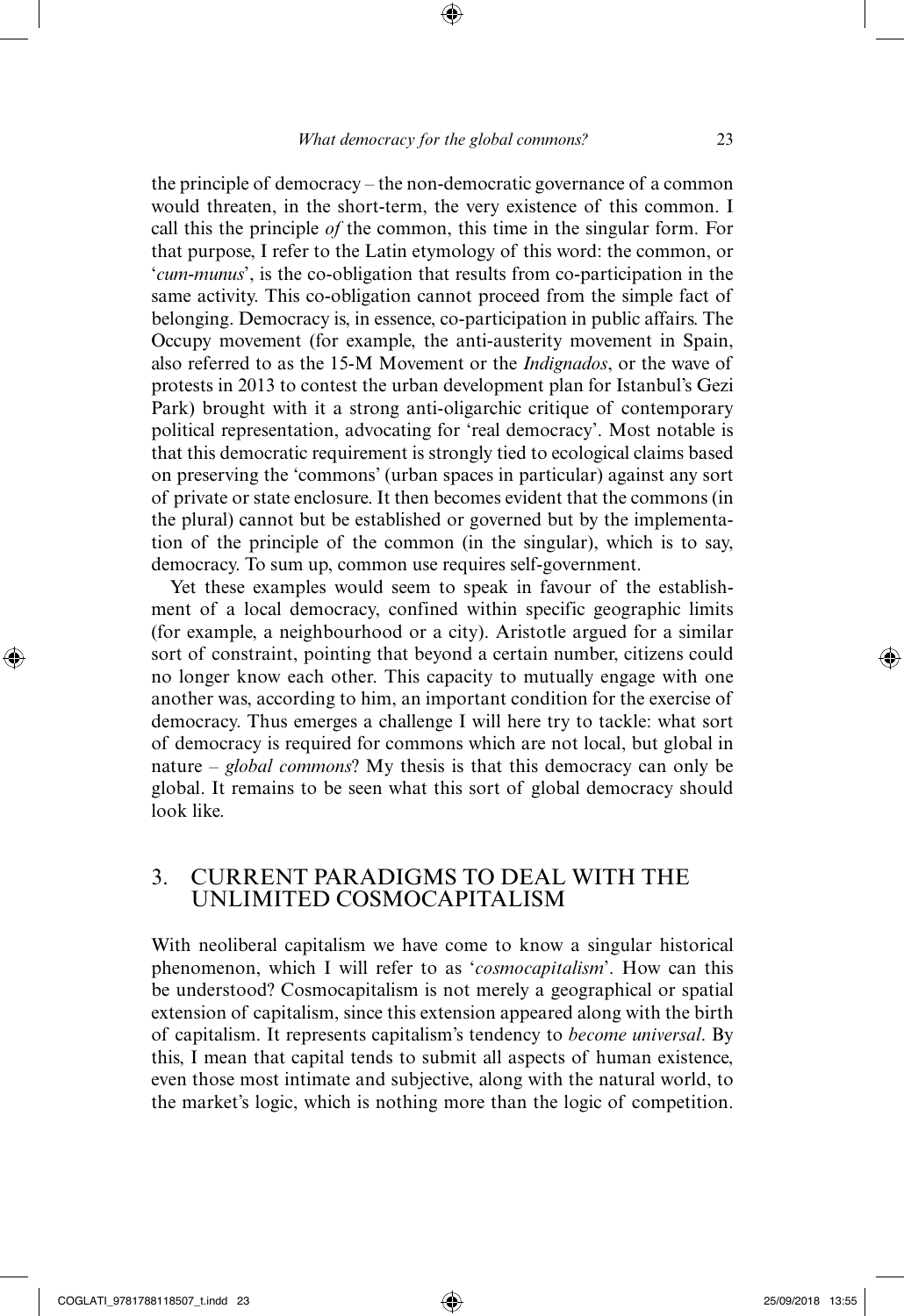⊕

The terms 'world' and 'cosmos' do not describe the planet in a physical sense, or even the global population, but rather the political framework, with its institutional and normative qualities whereby the expansion of the market's logic becomes possible. Max Weber already described the idea of an immense cosmos which imposes its economic activity on the individual caught within the market's grasp (Weber, 2002). Today, this cosmos has grown beyond the single economic sphere to include the social sphere.

## **3.1 Humanity's Common Heritage Paradigm and the Appropriation of Space**

A first example will allow us to highlight this logic of limitlessness by examining the delegation of tasks between the state and private enterprises. On 25 November 2015, just a few days before the opening of the 21st Conference of the Parties (COP) of the Framework Convention on Climate Change in Paris, Barack Obama passed law H.R.2262, which provided authorization for private American companies to use natural resources from outer space (US Congress, 2015).

As we know, the 1967 Outer Space Treaty established the legal status of outer space in the following manner (United Nations, 1967). Article 1 acknowledged that the exploration and use of outer space shall be carried out for the benefit and in the interests of all countries, implying free and equal access without discrimination of any kind. Article 2 established that 'Outer space, including the moon and other celestial bodies, is not subject to national appropriation by claim of sovereignty, by means of use or occupation, or by any other means'. These two conditions, equal access for all and non-ownership, are strictly complementary and both refer to *subjects* recognized by international law, that is to say, the states: 'national appropriation' is state ownership and non-appropriation refers to nonappropriation by states only.

It is precisely from this ambiguity that the law (US Congress, 2015) was cleverly enacted on 25 November 2015. Its name is already quite self-evident: US Commercial Space Launch Competitiveness Act. In a nutshell, the Act gives any United States (US) citizen involved in commercial exploration and exploitation of an asteroid or space resource, the right to own, possess, transport, use, and sell this resource provided it is in accordance with the applicable legislation. This amounts to giving American companies a property right over space resources in due form (Calimaq, 2015). Yet, the law passed by Congress seems to pretend the contrary, as it provides a so-called 'Disclaimer of Extraterritorial Sovereignty' in Section 3 of the Act (US Congress, 2015):

COGLATI\_9781788118507\_t.indd 24 25/09/2018 13:55

⊕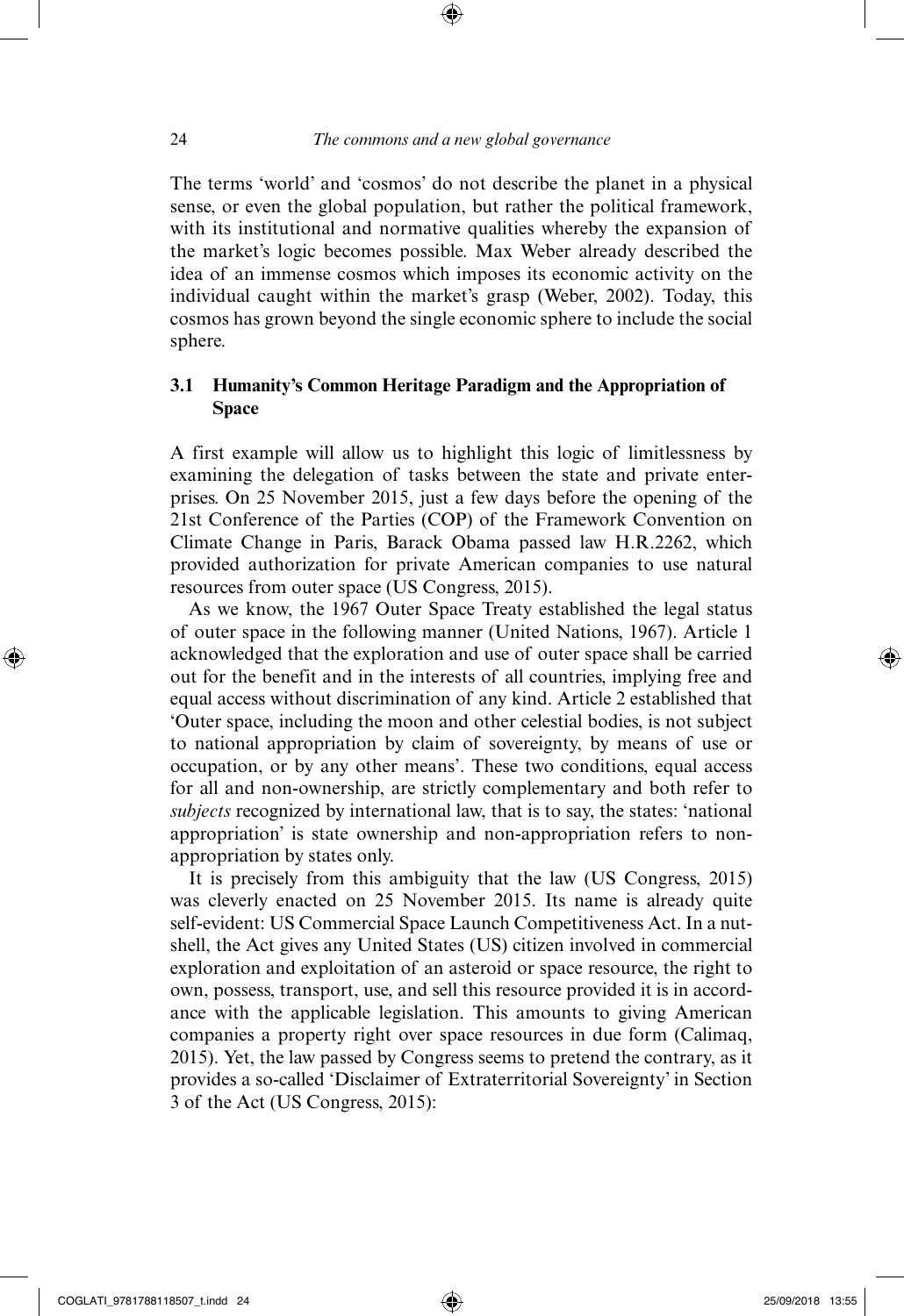By the enactment of this Act, the United States–

Exercises its jurisdiction over United States citizens and vessels, and foreign persons and vessels otherwise subject to its jurisdiction, in the exercise of the high seas freedom to engage in exploration for, and commercial recovery of, hard mineral resources of the deep seabed in accordance with generally accepted principles of international law recognized by the United States; but

Does not thereby assert sovereignty or sovereign or exclusive rights or jurisdiction over, or the ownership of, any areas or resources in the deep seabed.

We can clearly see how this law circumvents the prohibition of national appropriation articulated by the 1967 Outer Space Treaty: the prohibition forbids states themselves from 'national appropriation by claim of sovereignty', but it does not prevent a private company from exploring or exploiting space resources for commercial purposes. It goes without saying that the enactment of this law was very much applauded by private companies planning to embark on asteroid mining. What is remarkable about this law is that it confirms the international commitment of the US not to assert sovereignty over any space resource, while simultaneously conferring private companies the right to appropriate resources therein without any restriction.

Under the Outer Space Treaty, the legal status of the 'common things' (*res communes*), under which certain resources are known to be common by nature (as in Roman law), is not formally addressed. Under Article I of the Outer Space Treaty, the outer space is not even declared to be the '*common heritage* of mankind', but simply the 'province of all mankind' (United Nations, 1967). The notion of 'common heritage' was only explicitly introduced in 1967 to deal with the legal status of the deep seabed beyond the limits of national jurisdiction (United Nations General Assembly, 1967). Regardless of the ambiguity of this notion, particularly regarding the holder of such heritage, the idea of 'heritage' implies a double duty to both preserve and transmit it. However, international law limits the right of use for states only, as they alone are faced with the prohibition of appropriation. We are, therefore, presented with a way of extrapolating the *res communes* category inherited from Roman law, insofar as non-appropriation and common use are present, but subordinate to the goodwill of the states. Thus, we are faced with a cheap if not unfinished version of a 'common', which is entrusted to states, and limits state sovereignty without even calling it into question.

With the Competitiveness Act (US Congress, 2015), we are faced with an act of state sovereignty that manages to circumvent the prohibition of appropriation by a sovereign state without formally violating it. This represents a sort of 'delegation' under which the state, on the one hand, grants its citizens a legal title that it denies to itself, on the other, it does

⊕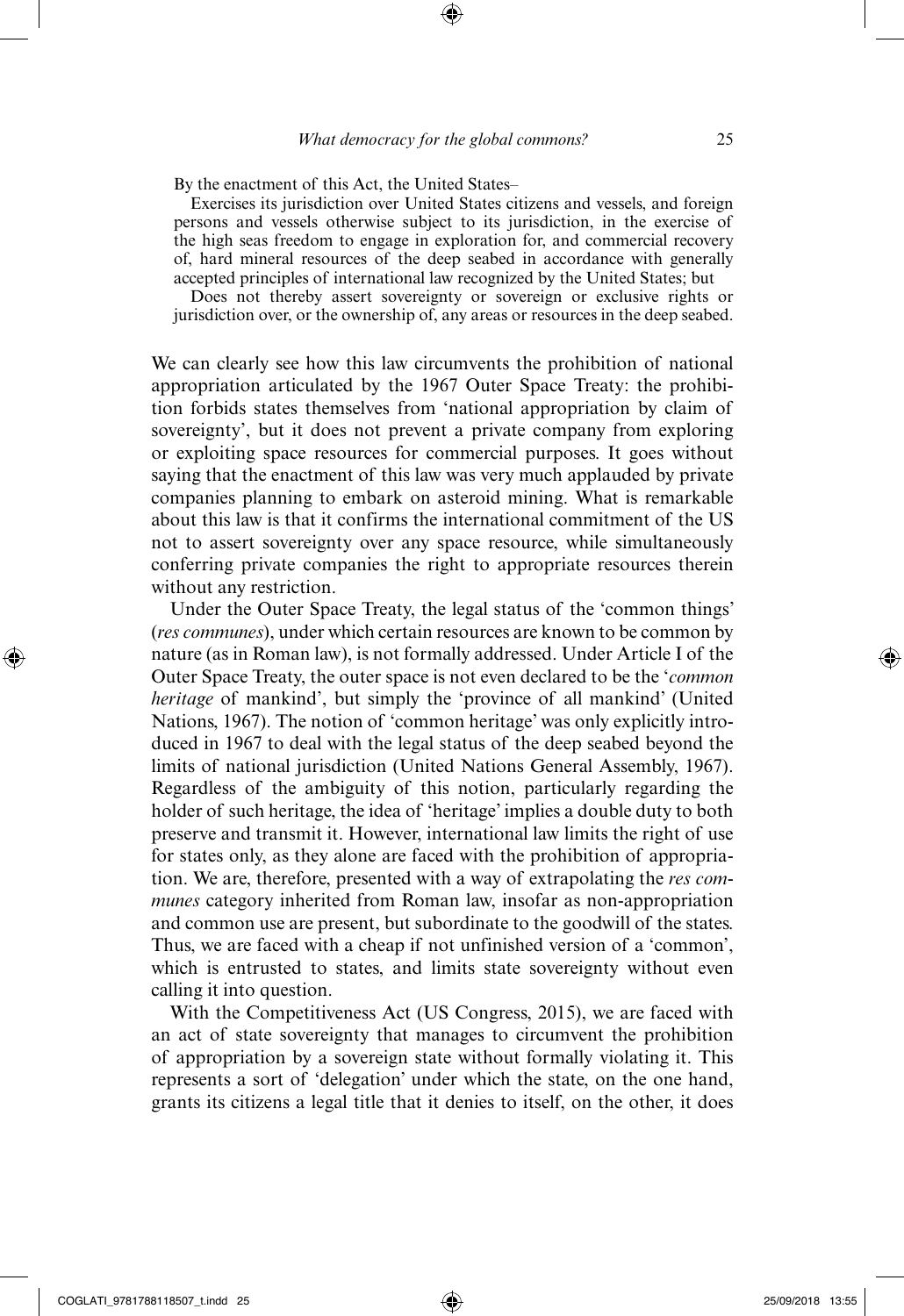so in order to better guarantee it to those to whom it has been delegated. The *imperium* (state sovereignty) gives full licence for all candidates to the *dominium*, to privately control and appropriate any resources they are able to seize: statutory law enforces beforehand the power that technology provides. Beyond this collusion between the state and private companies, what emerges here is the powerful homology between state and private ownership: *imperium* and *dominium* appear to be based on two forms of a similar logic of ownership, which affirm one another. The primary challenge facing the heritage of mankind paradigm is that it does not fundamentally break with interstate logic and, as such, leaves leeway for private appropriation.

#### **3.2 The Global Public Goods Paradigm and the Value of Biodiversity**

A second example allows us to unveil the same neoliberal capitalist logic at work within the realm of the destruction of the biosphere. At the end of the 1980s, with the momentum of the pollution rights initiated by Reagan, George H. W. Bush encouraged the expansion of the market endorsing the '*No Net Loss*' goal (Feydel and Bonneuil, 2015: p. 45). The seemingly small adjective 'net' carries with it a heavy connotation. It does not mean that we do not have the right to destroy biodiversity but rather, the opposite. Indeed, under the 'No Net Loss' principle, we have the right to destroy biodiversity as long as we replace whatever has been destroyed elsewhere. In other words, damages resulting from human activities must be balanced by at least equivalent gains. For example, we have the right to destroy ten acres of forest in one area, as long as we plant ten acres of trees elsewhere, within the next 30 years, because once the new trees have grown, it will not make any difference. In market lingo, this is referred to as 'biodiversity offsetting'. The neoliberal argument is the same and is now well-established – we have failed to obtain our reduction goals, so we must adapt our strategy by trying new financial mechanisms, which are much more effective than the inefficient laws and regulations. That these so-called 'laws and regulations' have failed because they have bet on the market must be hidden. It is always the same explanation – if we failed, it is not because we conceded to the market, but rather the opposite, because we did not sufficiently take advantage of it.

What is the relationship between this logic of compensation and actual biodiversity, which is made up of the interaction between complex systems, and not of detachable and interchangeable parts? A good example comes from the Brazilian company Vale, which sought to present eucalyptus plantations as a form of reforestation of the Amazon rainforest whose destruction it has actively contributed to. The logic of this compensation

⊕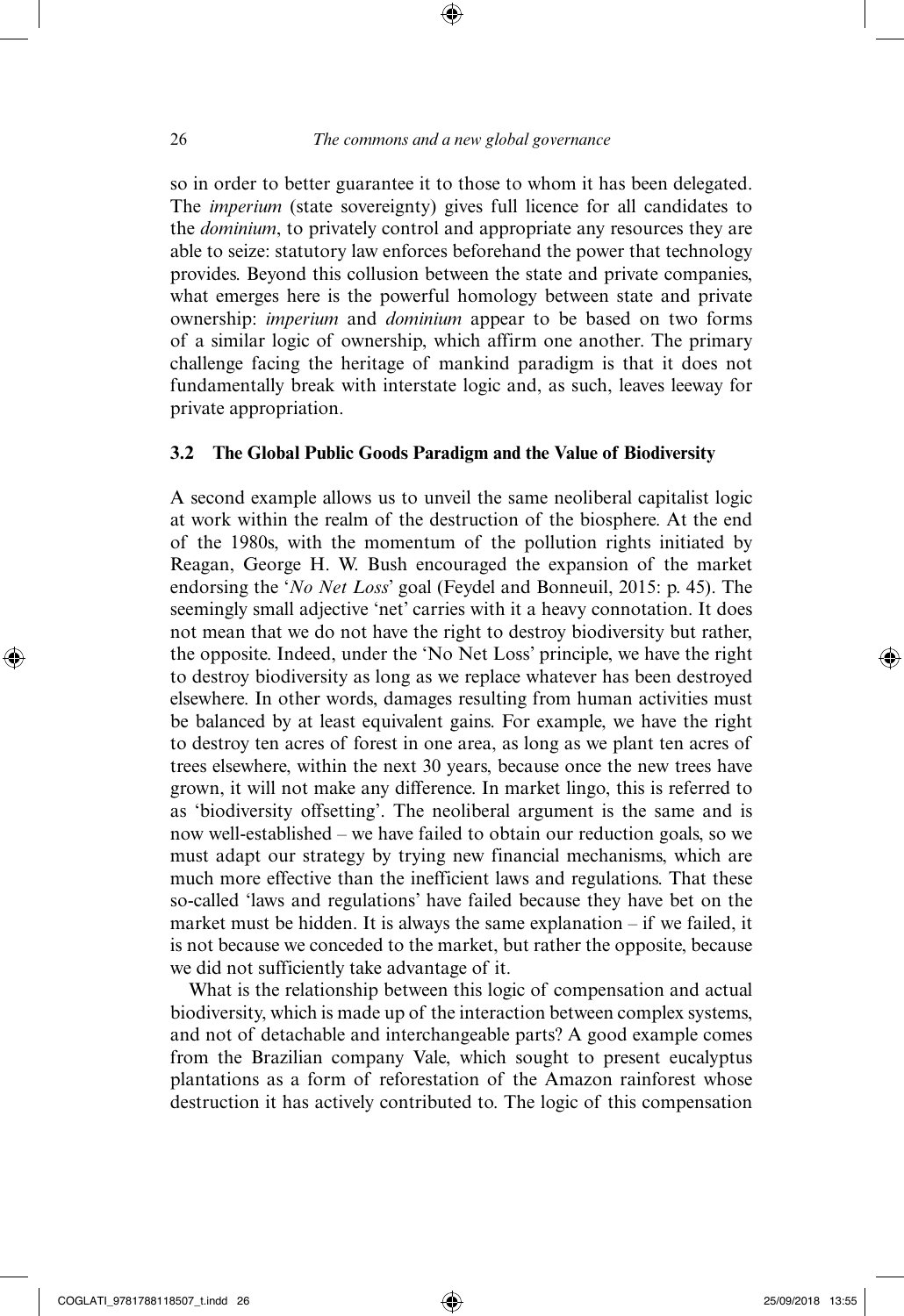can be understood as *equivalency* logic in its most literal sense. That is, it assumes that there is a commensurability between the Amazon rainforest and eucalyptus plantations, which would affirm their *equal value.* This type of reasoning is completely indifferent to the sort of relationship a tree has with the soil: the fact that the eucalyptus, which originated from Australia, actually dries up the Amazonian soil, is not at all taken into consideration (Feydel and Bonneuil, 2015: pp. 94–5).

As Marx so aptly described it in the first Volume of his major book *Capital* (1992), the logic behind market equivalency is at its core a logic of *indifference* to the qualitative differences that exist between different types of work, and the products that stem from each. What is remarkable here is that we are not referring to the products of human work but instead to living ecosystems. Here we have come to a critical point: the marketing of biodiversity requires that *we assign value to something that is not, in fact, a product of work*. This argument was reaffirmed by Pavel Sukhdev, a banker who has directed the Economics of Ecosystems and Biodiversity (TEEB) project launched by the United Nations Environment Programme (UNEP) since 2007: 'We take advantage of nature because it has value. But we lose it because it is free' (Feydel and Bonneuil, 2015: p. 62). Thus, '[t]he economy has become the currency of politics' (sic), we have to learn to understand '[t]he economic value of nature' and express it in a way that is clear to political decision makers. In essence, we must remedy the '[i]nvisible economics of nature' by assigning to it a monetary value or a price. In order to carry out this task we must employ a calculation: in this way, the pollination of trees and flowers by bees constitutes an economically invisible service whose value is estimated at 200 billion dollars, which is almost 8 per cent of the global agricultural production on earth according to Pavel Sukhdev (ibid.: p. 9). The same principle can be applied to pure air or drinking water – the services they render become more and more valuable as they become increasingly rare. Scarcity has always determined value, except that now scarcity represents the services provided by nature.

But what exactly does the notion of an economically assessable 'service' mean? What vision of nature does it propose and is this conceptualization really new? For a long time, biodiversity was conceived of as a group of *resources* comprised of several distinct elements (genes, species, habitats and so on), which were capable of being owned, purchased and sold. This conception prevailed in Rio during the Convention on Biological Diversity (United Nations, 1992). But, at the end of the twentieth century, a more dynamic representation emerged which posited that ecosystems should be recognized as the 'third level of biodiversity', situated above genes and species (Feydel and Bonneuil, 2015: pp. 164–166). Now processes and flows take precedence over individual entities and elements. Although we

⊕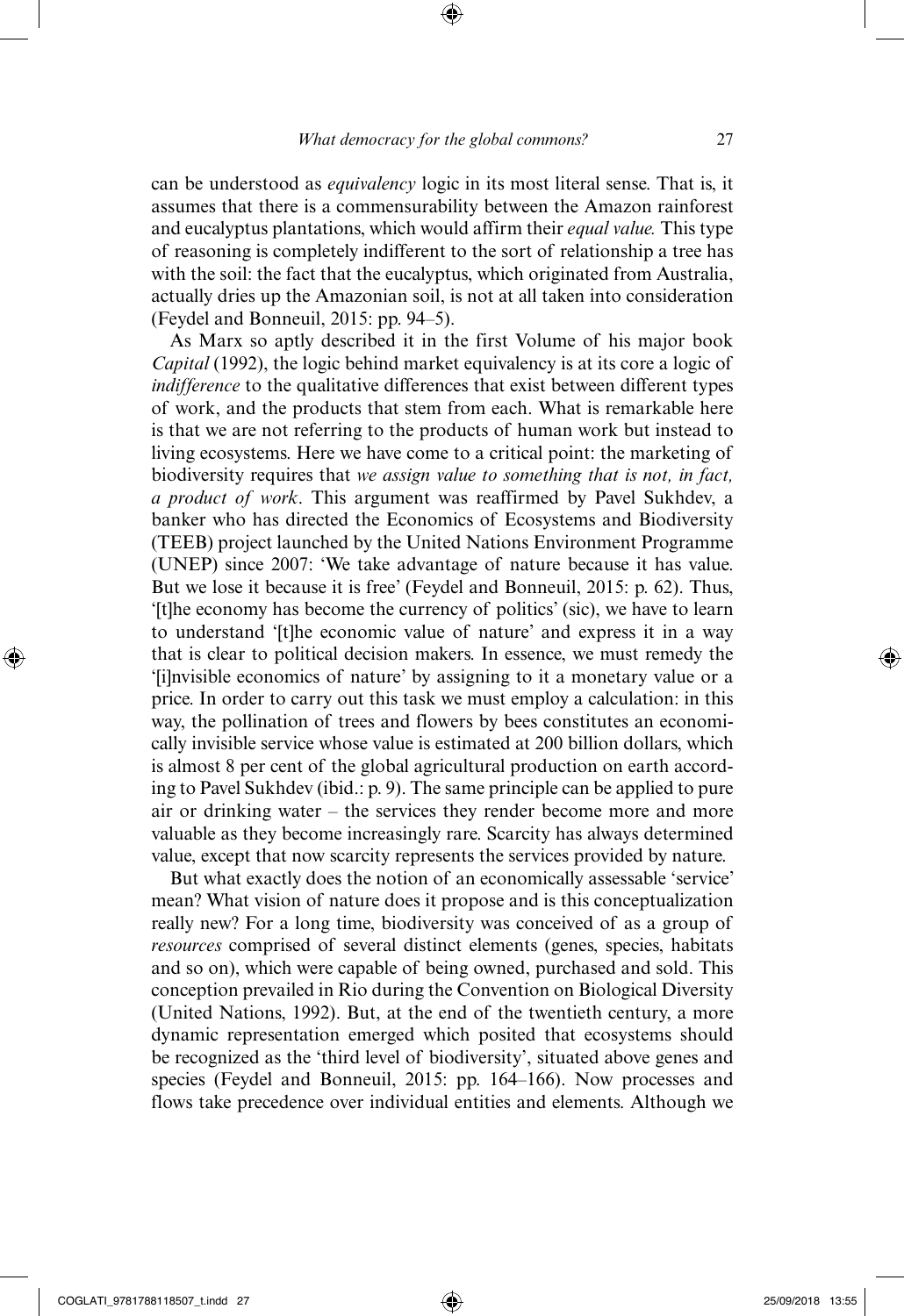⊕

can measure the intrinsic value of the latter, we can only appreciate the value of process and flow in terms of 'services'. It is, thus, not biodiversity in and of itself which is valuable, but more so the services rendered by the ecosystems that possess value. Hence the notion of 'ecosystem services', consisting of streams of natural capital stock which, when combined with human industrial activities, gives way to human welfare (ibid.: pp. 59 and 165). 'Provisioning services' (related to 'resources': food, wood, grains and so on), 'regulating services' (the climate, rainfall, water quality), and 'cultural services' (spiritual or recreational value of nature) can be counted among such services. Biobanks sell shares to protect species threatened by deforestation to the very companies who carry out such acts (ibid.: p. 154). Many are unwavering in their belief that the biosphere as a whole should be treated as natural capital. In keeping with this line of thought, the following shift occurs: the biosphere should not enter the commercial sphere merely as a *commodity* (the logic underlying the sale of timber and industrial capitalism, marketing 'biological resources' and patented genes, and so on), but also and most importantly as an *asset* (that is, within the context of securities eligible for future revenue based on the logic of annuities) (ibid.: p. 166). Thus, we move from the simple commodification of nature, typical of industrial capitalism, which emphasizes producing goods, to neoliberal capitalist financialization and, simultaneously, from the portrayal of nature as a 'resource' to its representation as capital generating a 'flow of services'.

How does the theory of GPGs (Kaul et al., 1999) allow us to fight against this trend to financialization? Is GPGs theory not designed, on the contrary, to promote governance of private and state actors? As we know, beyond the criteria relative to the beneficiaries of such goods (the *publicum* which turns these goods into global goods), this theory distinguishes between three classes of GPGs: (i) global natural goods (for example, ozone layer, climate stability); (ii) goods that constitute man-made heritage (for example, knowledge, cultural heritage, the Internet); and (iii) goods that result from global politics (for example, peace, health, financial stability). While the first class represents natural goods, the other two result from human activity.

However, the distinction between these three distinct classes becomes blurred in the case of the negative consequences flowing from poorly managed non-renewable energy. As a result of global policies, global natural goods slide into the third category of GPGs. Moreover, an economistic approach in terms of supply requires that these natural goods are reduced to 'stock variables' like the goods of the second category, whereas the goods of the third category are conceived as 'flow variables' since a continued effort is required to ensure their potential. But if natural

⊕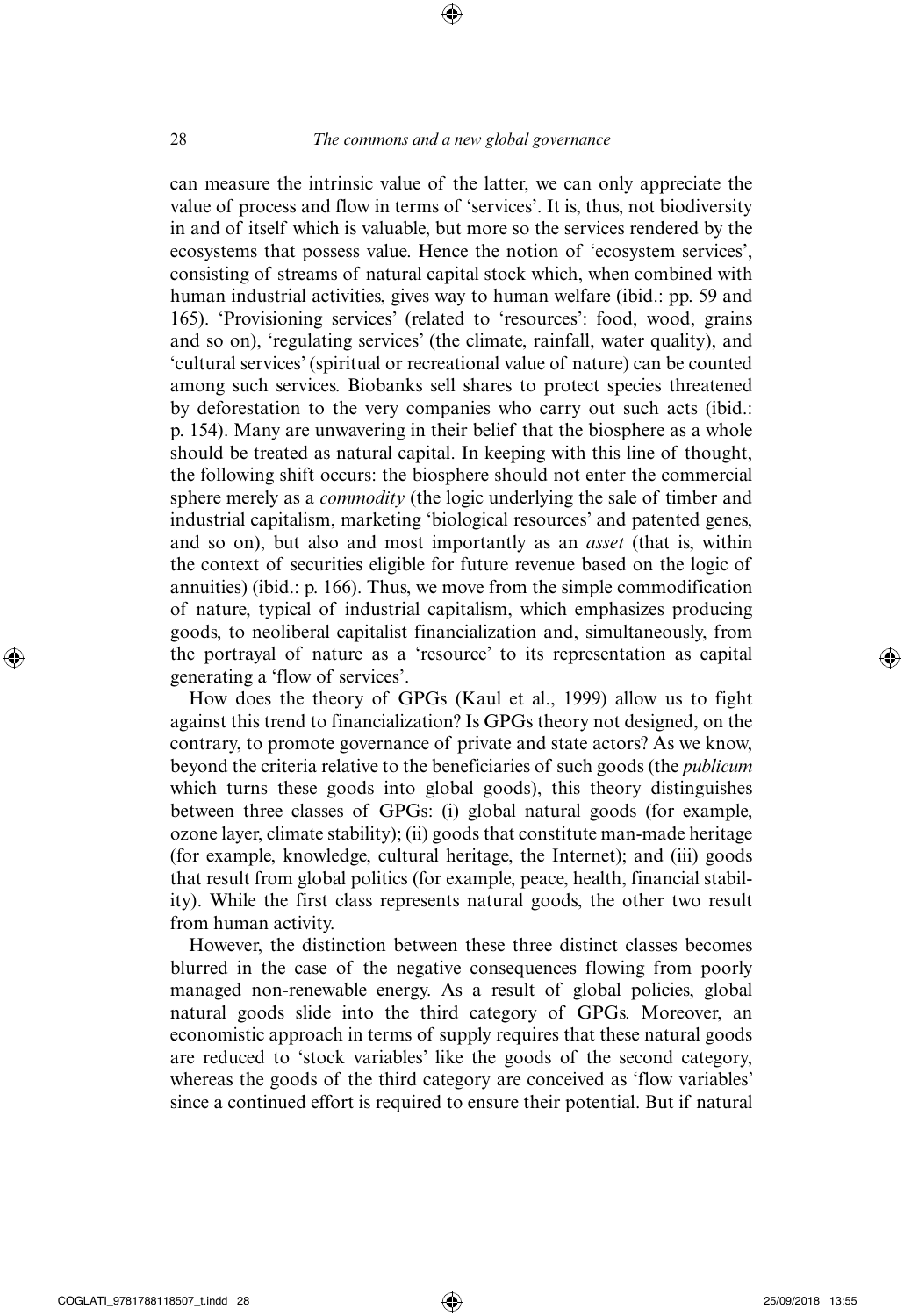assets are now part of the third category, should we conclude that they have become 'flow variables'? In any case, the evolution from 'stock' to 'flow' corresponds precisely with the sort of change that accompanies and legitimizes nature's financialization. Finally, and most worryingly, the value attributed to biological diversity is estimated by reference to the costs of protecting it. Thus, biological diversity enters the category of public goods that have an 'intrinsic existence value' 'in an effort to grapple with and ultimately define the intrinsic worth of protecting the [good]' (ibid.: p. 253). We would be better off articulating that this is not intrinsic at all: biodiversity has no value of its own and is not a good in and of itself; instead, its value is derived from the fact that it is the result of subjective appreciation, which amounts to recognizing that this is a good. We see what can result from the ambiguity surrounding the term 'good'. But overall this confirms the rejection of the notion of biodiversity's intrinsic value in favour of the idea that value is assigned by an external party, which expresses in its own way the notion of 'ecosystem services'.

# 4. COSMODEMOCRACY

Given the logic underlying cosmocapitalism, we must find out a new type of global democracy if we wish to have any chance of halting and reversing it. Such a democracy will be referred to below as *cosmodemocracy*. It is indeed linked to cosmopolitanism; that is, to the idea of global politics and global citizenship.

#### **4.1 Different Types of Cosmopolitanism**

#### **4.1.1 Cosmopolitanism as a project**

Cosmopolitanism can be defined as the feeling and consciousness of belonging to the same world. It can be expressed in many different ways. It can represent the awareness of living in the same world or sharing the same human condition, the feeling of sharing a common, confined space, and the feeling of being affected by everything that affects another part of humanity. According to Kant's well-known dictum, 'a violation of rights in one place is felt throughout the world' (Kant, 1977). The awareness of belonging to a shared world has been expressed in noteworthy works of philosophy. This is particularly true of stoicism, within which man is seen as belonging to part of a 'Universal' or 'Upper City' and whose political city is just a small image. Individuals are then viewed as a citizens of the world, but this citizenship is not at all political. By virtue of its universalism, Christianity was able to modify and extend its tradition through the

⊕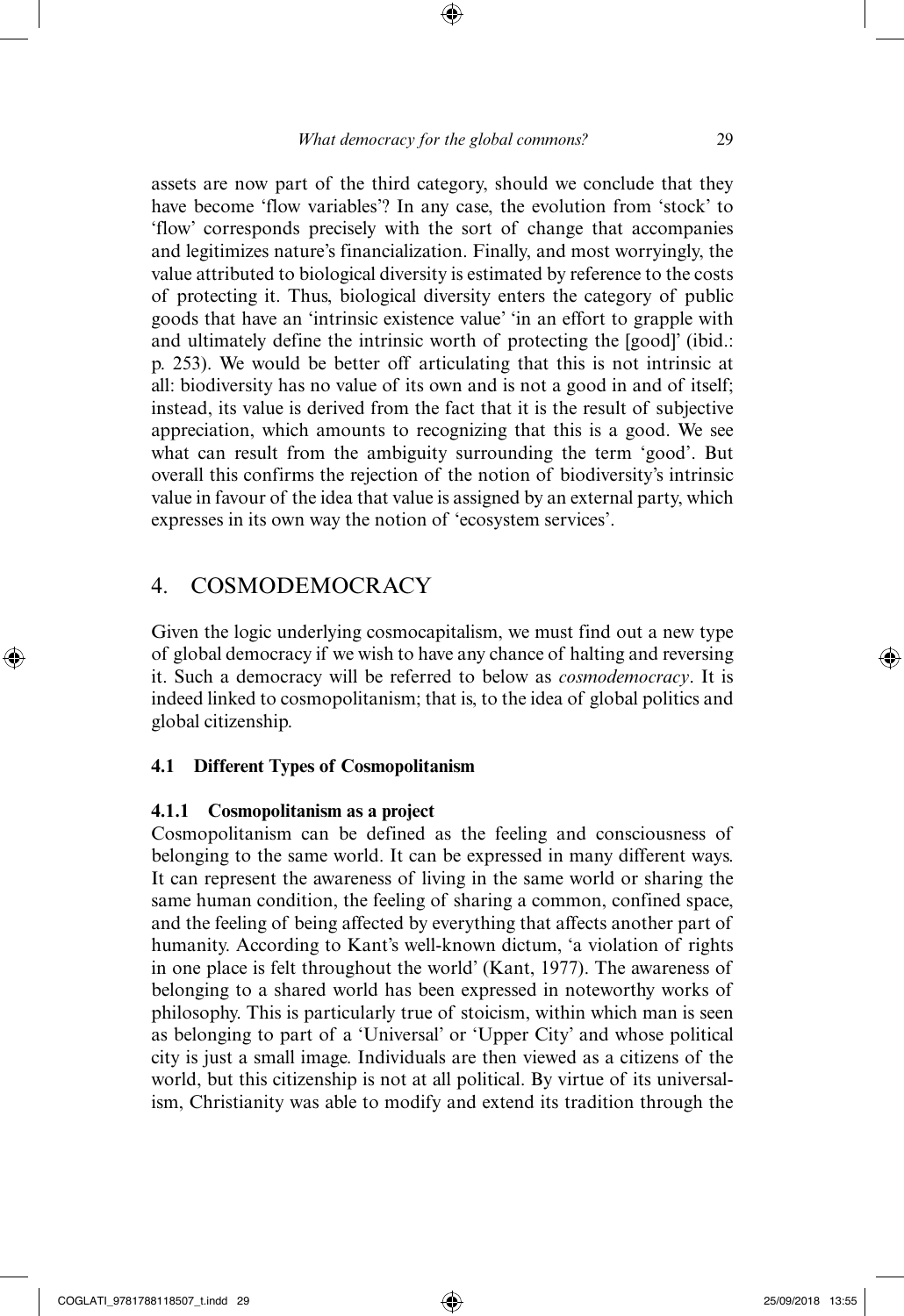'catholicity' of the Church. The idea that human rights are not limited to any specific country, but are universal in nature, arose from Christian universalism and found support from various scholars and lawyers, including Anacharsis Cloots, author of *Bases constitutionnelles de la République du genre humain* (1793). Yet the framework remains one in which the world is assimilated to the nation: the human race becomes the only ruler so that the Universal Republic must identify with the Republic of Mankind and there is only one nation that corresponds with humanity itself. With Kant's *Perpetual Peace: A Philosophical Essay* (1795), cosmopolitanism begins to take a new meaning. Kant distinguishes between three overlapping components of public law: (i) municipal or civil law (*ius civitatis*), which should be a republican constitution; (ii) international law or the law of nations (*ius gentium*), which provides for the right of states to engage in mutual relations or international law via a federation of free states; and (iii) cosmopolitan law (*ius cosmopoliticum*). However, cosmopolitan law is intended to guarantee the right of 'hospitality' to all individuals – which is a right of access merely to promote trade. In this way, cosmopolitanism restricts the cosmos to the commercial sphere without establishing a genuine political citizenship.

#### **4.1.2 Factual cosmopolitanization**

What was once only an idea or ideal has become part of how we now live. Cosmopolitanism has become the new reality, both in an objective and subjective sense, and what Ulrich Beck has called 'banal cosmopolitanism' (2006: p. 26). This factual cosmopolitanization, borne out of the growth of interdependence and transnationalization of ways of life and cultures, should not be confused with transnational political activities and institutional creations, even if the link between these phenomena seems quite obvious. Factual cosmopolitanization is essential to the world's inhabitants, albeit to varying degrees. It became extremely important at the turn of the century. With the rise of global risks, it began to haunt our minds, penetrating the banality of everyday life, for example, with respect to food, altering our aesthetic tastes, and changing our approach to interstate relations by giving preference to human rights over sovereignty. It is no longer a matter of assigning positive value to the world's political organization by imagining what the future might hold. It is rather about establishing and characterizing the multitude of processes that transform everyday life up to the point where they lead to the relativization of national borders. According to Beck, 'reality itself has become cosmopolitan' (ibid.: p. 10). With globalization and resistance to the latter, a new era has emerged – that of 'reflexive modernity'. In order to see, understand, and analyse it, one must abandon the 'national perspective' and 'methodological nationalism',

⊕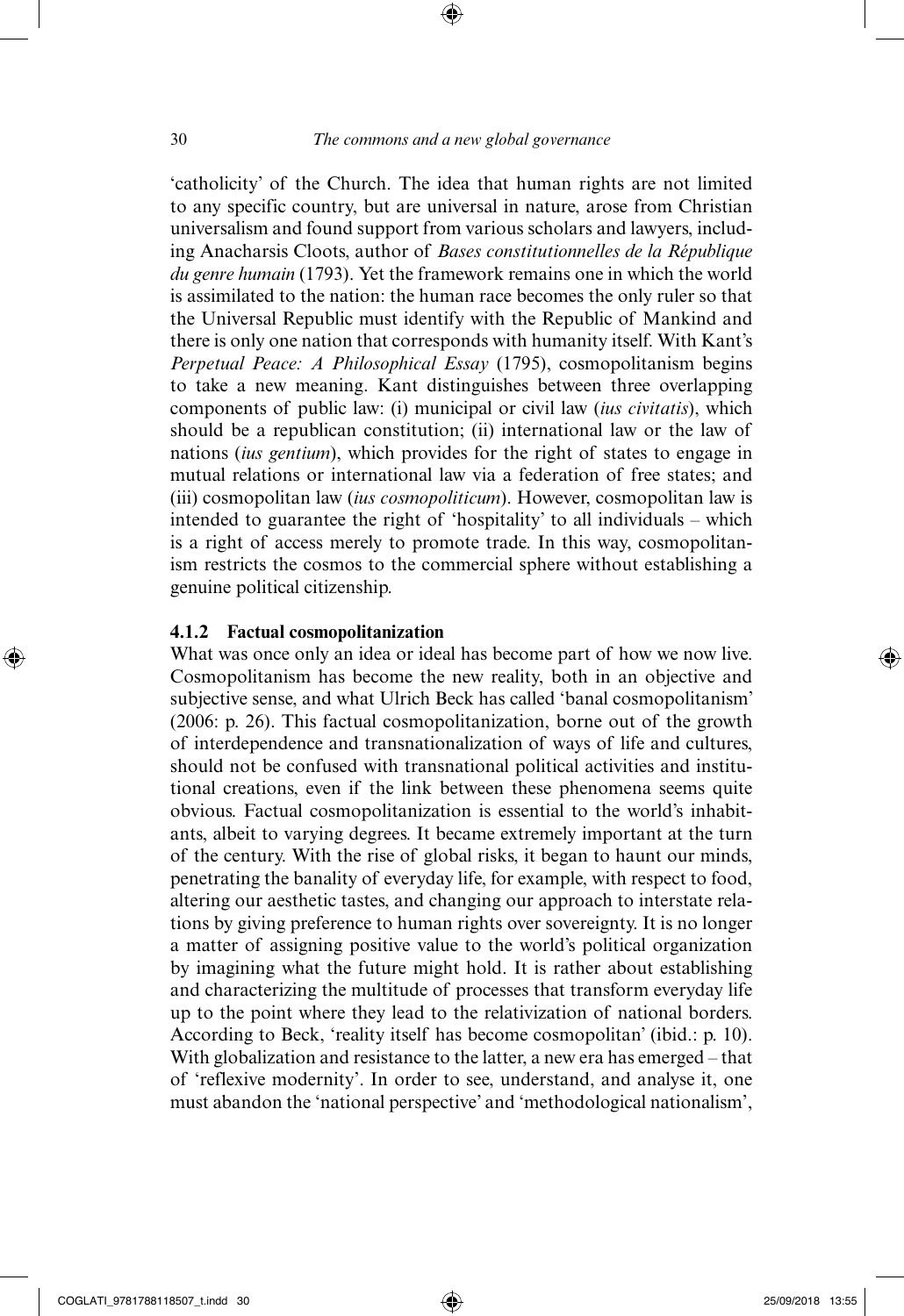in favour of a 'cosmopolitan perspective' and 'methodological cosmopolitanism'. To see reality as it is, one must have a 'cosmopolitan eye'.

This day-to-day sociological cosmopolitization and banality represents a considerable break from philosophical cosmopolitanism, which, insofar as it was limited to the national experience, was only appealing to a few. This new form of cosmopolitanism bears no resemblance to an active project. It is more part of a factual experience than a conscious choice, and it generates ambivalent attitudes, spanning from a taste for travel and welcoming cultural hybridization, to fear of political dispossession or loss of cultural identity. However, contrary to the claims of Ulrich Beck, the idea that this factual cosmopolitanization is the driver of such overflow from the national state framework, does not date back to the early part of the twenty-first century. It was already Marcel Mauss' argument when he dealt with the notion of 'internation', which comprised, according to him, all the social ties that tended to overflow from the domain of nations, only to end up giving birth to a 'global society', which, as it becomes more and more conscious of itself, could aspire to political self-government (2013). By 'internationalization', an action that unifies nations around the world – 'the opposite of the a-nation' – Mauss includes both the economic and moral interdependencies along with material and ideal phenomena. We can see how cosmopolitization, be it economic, social or cultural, could just as well be described in terms of 'internationalization'.

#### **4.1.3 Normative and institutional cosmopolitanism**

What Beck also failed to see is that normative and institutional cosmopolitanism do not flow freely and naturally from factual cosmopolitanization. This is so, firstly, because of the opposition of forces that have no interest in seeing their powers being eroded. Second, and most importantly, because a strictly empirical conceptualization of factual cosmopolitanization runs the risk of overlooking immediately what is generated from internal relations of domination in national and local settings, and what is beyond local level democratic control. Now, because the local and national spheres are losing their 'naturalness', for those who live in those areas, the effects of globalization imply that the normative and institutional issues arise with urgency in a political form that is *antagonistic*. Factual cosmopolitanization is no longer a 'happy globalization', but for many the dispossession of their destiny.

We must give credit to Karl Renner, Austrian Social Democrat and Austro-Marxist, for encouraging the reflection on the switch between a *de facto* internationalism to an institutionalized internationalism (Renner, 1998). This *de facto* internationalism, comprised of economic, social and cultural forms of internationalization, demonstrates how the world's legal

⊕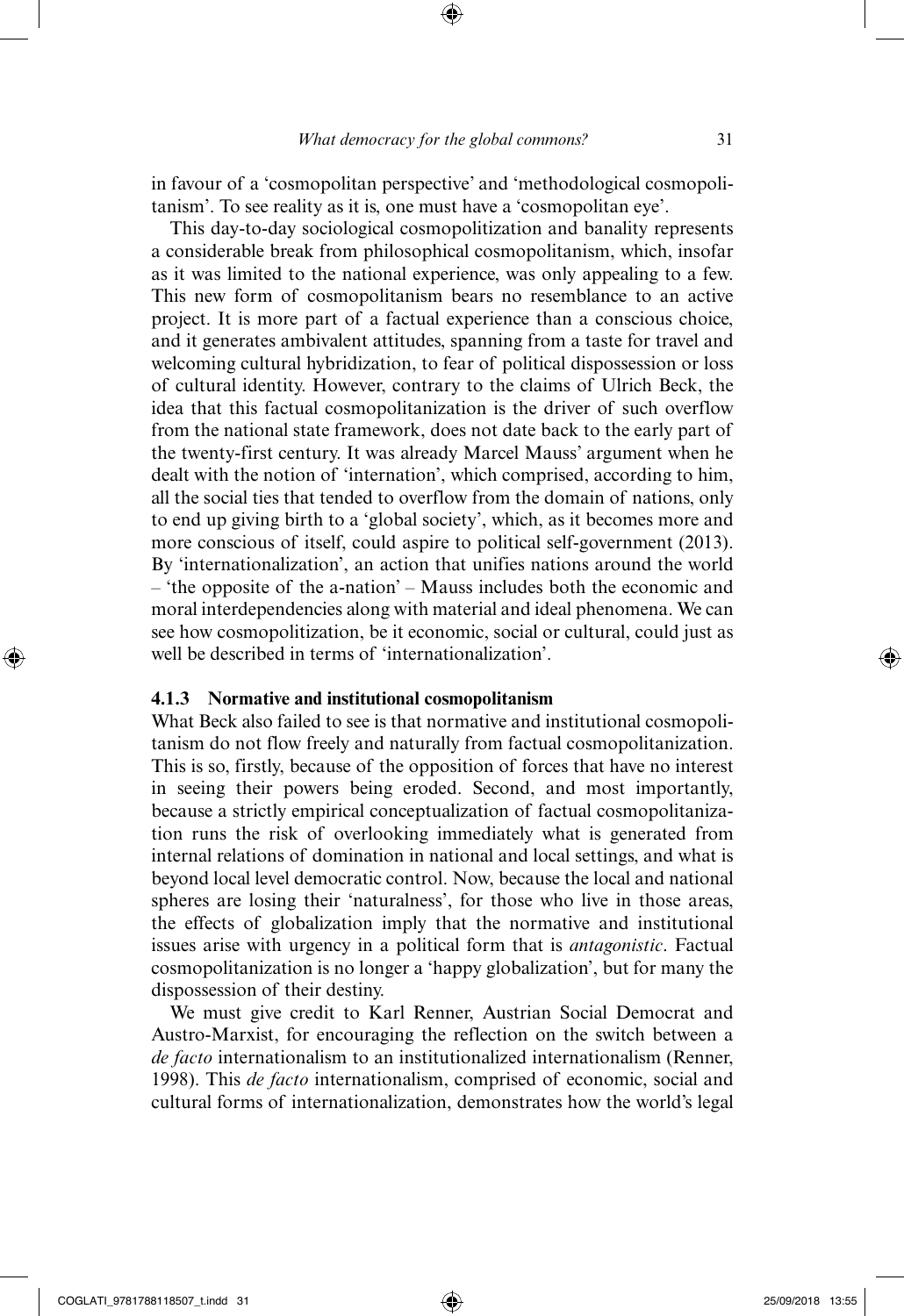⊕

fabric extends beyond the mere sum of nations. In the same way that the nation is the product of a historical development which culminates in its legal capacity at the end of the eighteenth century, the 'internation', to use Mauss' term, will inevitably find its legal form from a substrate of facts that is poorly or not at all seen, but as such, represents a legal duty. The term 'international' should not be taken at face value, as it represents much more than international relations between states. Indeed, it involves the way in which the world is constructed, legally and politically, in its post-Westphalian organization. According to Mauss, the enemy is state sovereignty, as it represents an obstacle to real human interests. We are moving towards a world order that will no longer be limited by the coexistence of sovereign nation states, what Renner calls the 'institutional *Oecumene*'. The creation of the League of Nations in 1920 gave way to a new era, as the 'community of nations' was granted legal standing above the states. Renner claims that, as a result of the establishment of the League, a 'supra-State international law' appeared in order to guarantee an infra-state national law, which itself protects minorities. However, as Renner argues, this step remained constrained by the desire to freeze the acquired positions after the First World War. We know that this is also exactly what happened in 1945 with the creation of the United Nations: as demonstrated recently during the COP 21, the most glaring contradiction still exists between the interstate logic of a group of sovereign states, and the need for a global community which undermines the sovereignty of each state in order to respect higher principles which cater to the interests of humanity. Hence Renner's proposal in 1937: delegates representing 'partial international interests' (capital, labour, culture and so on) should be members of the League of Nations Council. It is under this condition that international interests would be taken into account, since the representatives in question would not be able to mandate all issues nationally. The question, then, is how to make this global human community exist as such. We can envision this as Renner did when describing a global parliament or, more specifically, a second chamber of representatives in which the people themselves articulate and make decisions about their economic structure and social values, along with their present grievances and hopes for the future (Renner, 1998: p. 74). Yet it is evident that the creation of a supranational chamber does not respond to the needs of those who represent 'partial international interests'. Indeed, the parliamentary system of representation, with all its inherent vices, is simply replicated on a global scale. In order to overcome the interstate's limitations, we must decide to make the leap from internationalism and cosmopolitanism to cosmo*politics*; that is, to a political organization of humanity.

⊕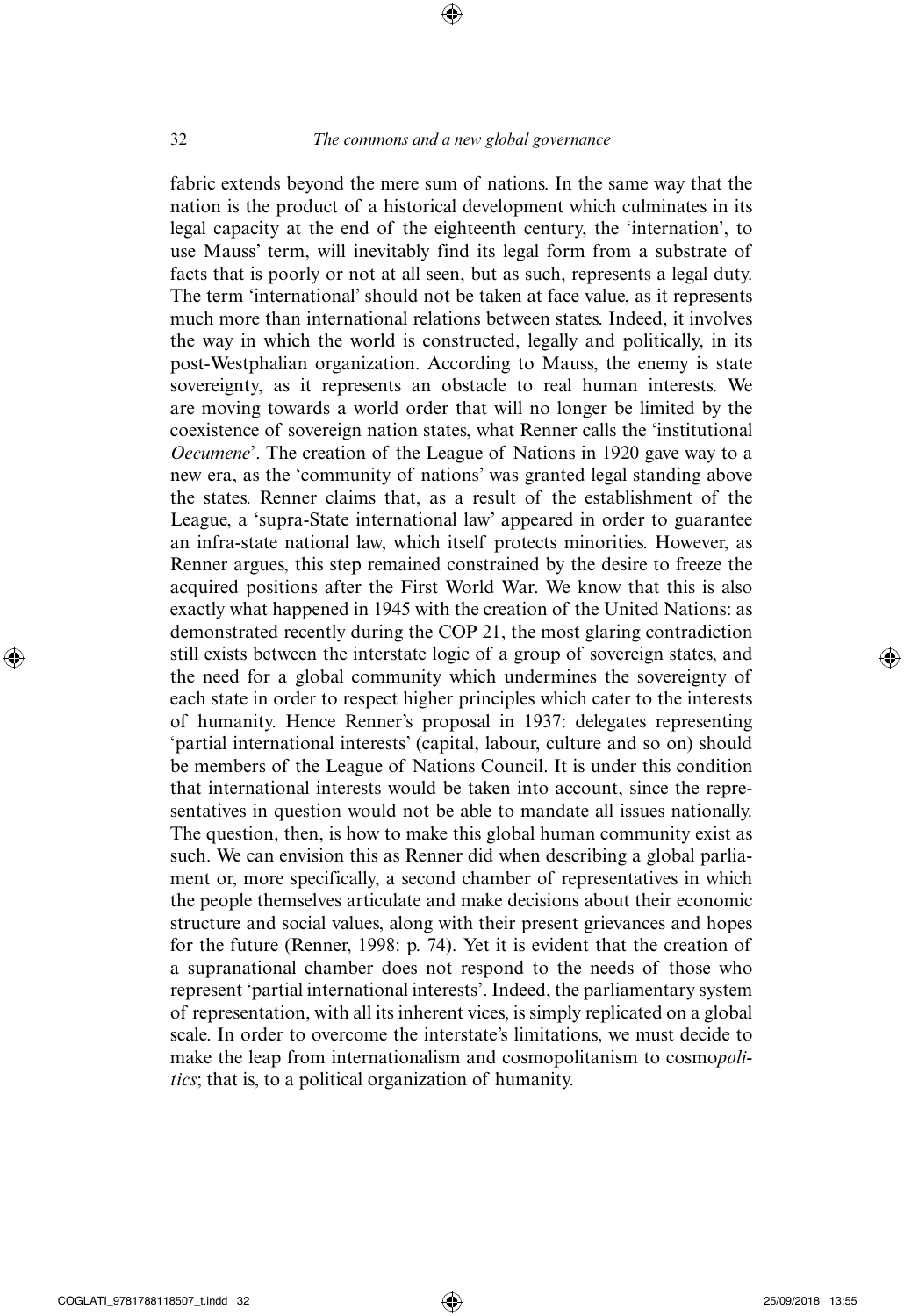#### **4.2 Cosmopolitics**

The two paradigms discussed above suffer from a crippling limitation – that of humanity's common heritage which subjects the 'common things' to the interstate logic, and that of GPGs, which leave the latter to the governance of private and state actors. Still, progress has been made in the establishment of humankind law. But, even assuming a legal status was assigned to humanity, this would not suffice, and neither would a cosmopolitan consciousness, in reaching cosmopolitan institutions. How do we overcome the double impasse imposed by the interstate and global private law, while paving the way for humanity's common form of political activity; which is to say, a real democracy for humanity? I would like to highlight two points which I feel are complementary. The first relates to the institutional architecture of a global democracy and the second concerns the political activity of world citizens. The first requires, above all, a political imagination, and the second assumes that we extend the observation of collective practices and experimentations already underway.

#### **4.2.1 The dual federation of the commons**

In order to introduce the first point, we must return to our discussion of the commons. Early on in this chapter, we established that the commons are institutional matters to the extent that they determine the rules of common use. In this sense, the commons emerge from what we might legally refer to as the 'public', not only in the orthodox economics sense of the collective nature of 'public goods', but also in terms of the public in opposition to the private. It is important to note that this public *sui generis* is *non-state public*. What exactly does this mean? The state's public aims to ensure universal access to services but it does so by allowing state administration to monopolize the management of these services, thereby excluding users reduced to mere consumer status. The non-state public of the commons guarantees universal access via user participation in this management. Note that non-state does not mean anti-state, but rather, autonomous from the state. But what are we to make of the state itself? Under what conditions can it itself become a common? And how can we conceptualize its articulation to what belongs to the infra- and supra-state levels? Moreover, how can the different types of commons be organized among themselves?

The magnitude of these questions led us to imagine a political system, that of *non-centred federalism*, which was inspired by Proudhon (1863). Indeed, he designed a dual federation of social and economic organizations, representing the municipalities as well as the production units and working companies, both of which should be governed by the principle

⊕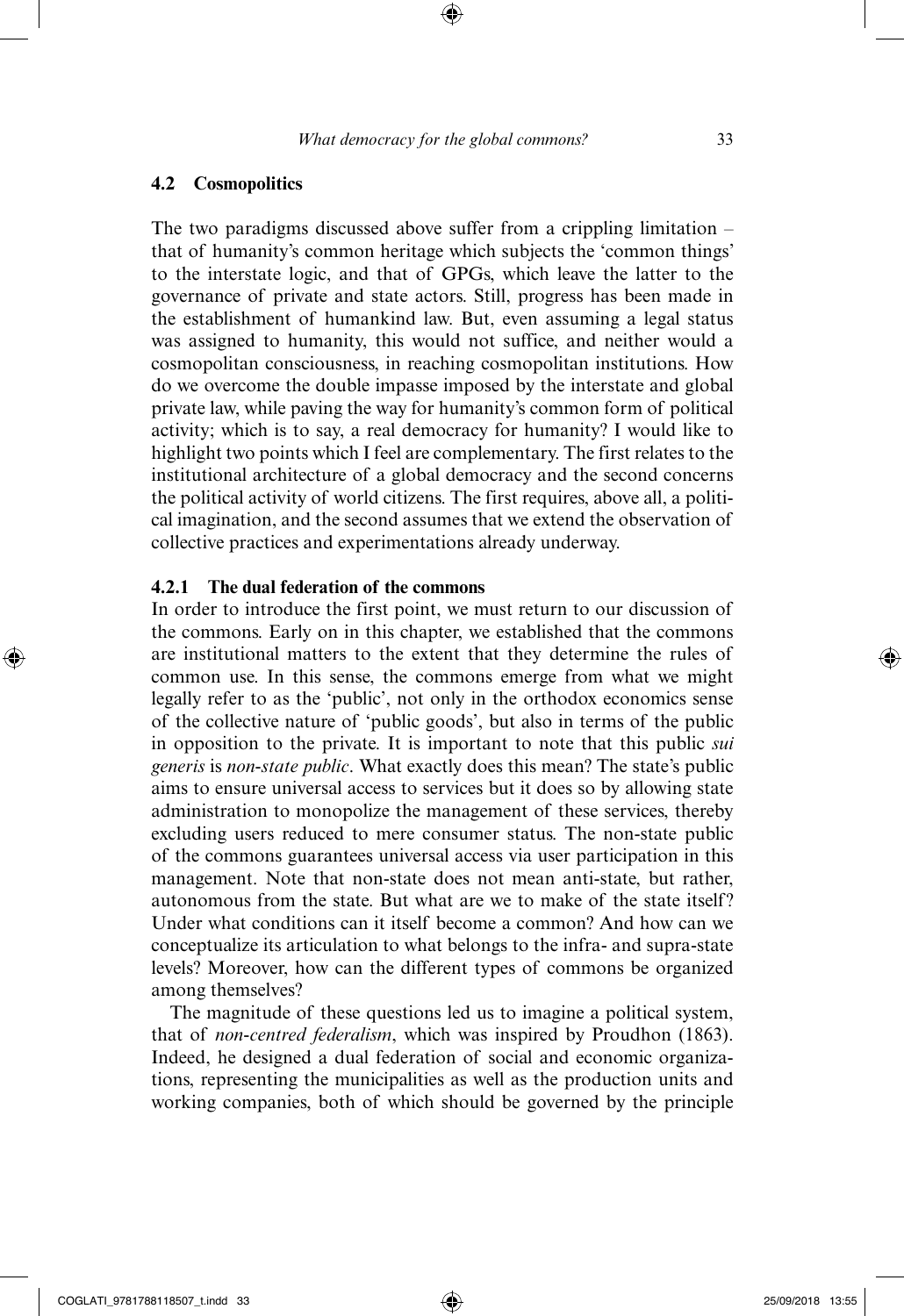⊕

of democracy. In a similar way, we can distinguish, on the one hand, the social-economic commons (common of river, common of forest, seed bank, production unit and so on) independently constituted of territoriality and administrative borders and, on the other hand, political commons formed through the process of increasingly integrating territories (municipalities, regions, states, international groupings of states). Yet, in all of this we are neither statists nor anarchists. We are even reluctant to consider a single global government or a single world state, which would imply a centralized form of authority that is incompatible with the democracy required by the institution of the commons. We are supporters of a *polyarchic* system, which should not be understood as 'government of the many' but instead as 'many governments' democratically coordinated across the world, which naturally implies a systematic intersection of different types of government, state and non-state, politics, and socio-economics.

#### **4.2.2 Global citizenship**

These 'demo-cosmopolitan' systems will not come from above and they will not emerge from interstate decisions or contractual agreements between private actors. Historically, the exercise of constructive activist citizenship has been an important precursor to the creation of new political institutions. Today, we observe the elements of an authentic political citizenship, which is diverse, decentred and transnational at the same time. This is exemplified by anti-globalization and social movements, in the missions of non-governmental organizations like Amnesty International, in the commitment of certain ecological associations to the COP 21, and via initiatives supporting public aid for migrants, and so on. This is not a citizenship that is expected to gain legal recognition, status, rights or duties as part of a state, but instead one that is called to act, engaging in transnational actions by those Beck calls 'global public interest entrepreneurs' (2006). We could also refer to them as global commons actors. This non-state and non-statutory citizenship must be thought of in terms of practices aimed at maintaining or acquiring rights rather than formally granting them. Only such transnational citizenship-in-action can give full meaning to the idea of cosmopolitics: politics for the world, as long as the 'world' implies what resonates in the Latin term *mundus*, namely, not the Earth as a planet and not the totality of individuals living on Earth but instead, the living connection between the individuals inhabiting in and the Earth itself. In this sense, the anti-globalization slogan 'the world is not for sale' is more meaningful than it might seem at first sight: the world, in itself, is not a 'thing' that we can own; it must be recognized as inappropriable and instituted as a common.

⊕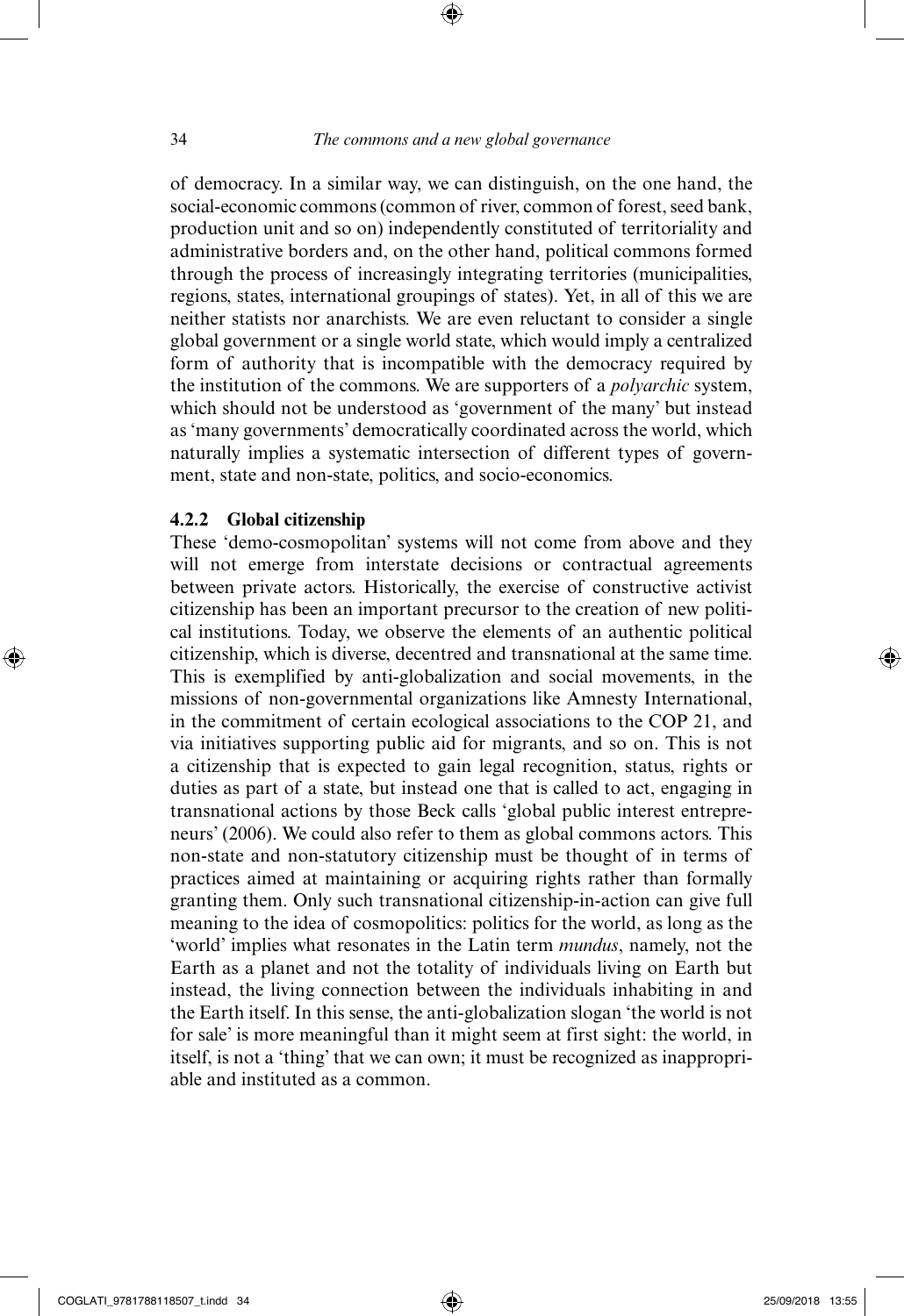# 5. CONCLUSION

To conclude, instituting the world as a common cannot be understood as an extension of the nation-state or city-state models at the global level. The democracy of the global commons is irreducible to a mere change of scale. Instead, it requires a genuine collective political invention, which is based on the multiplication of self-government at all levels. What is at stake here is the confrontation between two diametrically opposed logics: whereas the logic of the commons is fundamentally plural, polymorphic, non-centred in nature, the logic of state sovereignty as it was constructed in the West is intrinsically linked to an indivisible and absolute centre of power. The solution is not for several sovereignties to overlap on the same territory, as this would be incompatible with the very notion of sovereignty, but for several types of self-governments to limit each other's power reciprocally.

### **NOTE**

⊕

This chapter was translated from French to English by Claire Piccinin. It benefited from the reviews of Samuel Cogolati, Martin Deleixhe, Christiaan Boonen and Nicolás Brando.

# **REFERENCES**

Beck, U. (2006) *Qu'est-ce que le cosmopolitisme?* Paris, Flammarion.

- Calimaq (2015) Le jour où l'espace a cessé d'être un bien commun . . . [Online] Available from: https://scinfolex.com/2015/11/30/le-jour-ou-lespace-a-cessedetre-un-bien-commun/ (accessed 24 November 2017).
- Cloots, A. (1793) *Bases constitutionnelles de la république du genre humain*. Paris, Imprimerie Nationale.
- Feydel, S. and Bonneuil, C. (2015) *Prédation: Nature, le nouvel eldorado de la finance*. Paris, La Découverte.
- Kant, I. (1795) *Perpetual Peace: A Philosophical Essay*. London, George Allen and Unwin.
- Kant, I. (1977) *Schriften zur Anthropologie, Geschichtsphilosophie, Politik und Pädagogik.* Frankfurt am Main, Surhkamp.

Kaul, I., Grunberg, I. and Stern, M. (1999) *Global Public Goods: International Cooperation in the 21st Century*. New York, Oxford University Press.

Marx, K. (1992) *Capital.* Vol. I. London, Penguin Classics.

Mauss, M. (2013) *La nation*. Paris, Presses Universitaires de France.

Proudhon, P.-J. (1863) *Du principe fédératif et de la nécessité de reconstituer le Parti de la Révolution*. Paris, E. Dentu.

Renner, K. (1998) *La nation, mythe et réalité*. Nancy, Presses Universitaires de Nancy.